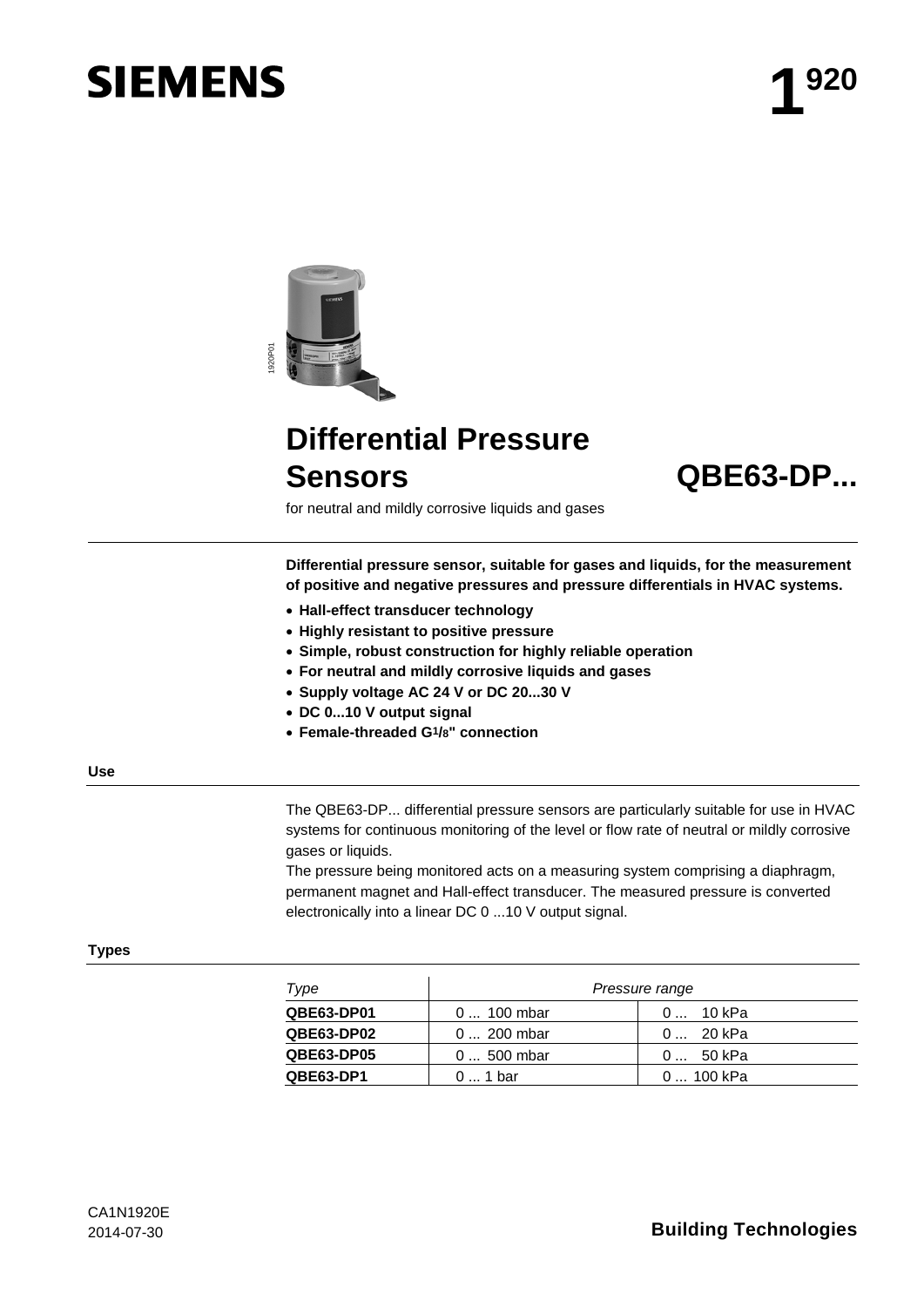When ordering, please specify the quantity, product name and type code.

*Example:* **1 differential pressure sensor, type QBE63-DP05**

A suitable fixing bracket is supplied with the sensor.

Any accessories required must be ordered separately.

# **Compatibility**

The QBE63-DP... differential pressure sensors can be used in conjunction with all devices or systems capable of processing the DC 0…10 V output signal.

# **Technology**

The pressure to be monitored acts on an EPDM diaphragm which deflects a spring. As a result of the pressure and consequent movement of the diaphragm, a permanent magnet attached to the diaphragm changes its position in relation to the Hall-effect transducer on the outside of the pressure housing. The transducer delivers an electrical signal proportional to the magnetic field. This signal is linearised, temperaturecompensated and amplified by the built-in electronics.

## *Cross-section*



#### *Key:*

- 1) Pressure housing (measuring chamber)
- 2) Diaphragm and spring
- 3) Permanent magnet<br>4) Hall-effect transduc
- 4) Hall-effect transducer with measuring electronics
- 5) Cover
- 6) Cable entry with PG9 gland<br>7) Purging points
- Purging points
- p1 G1/8" threaded connection for higher pressure or lower vacuum
- p2 G1/8" threaded connection for lower pressure or higher vacuum

#### **Mechanical design**

The QBE63.DP... differential pressure sensors comprise:

- Plastic housing with Pg 9 cable gland
- Pressure casing with diaphragm and spring
- Printed circuit board with Hall-effect transducer
- Fixing bracket

2/6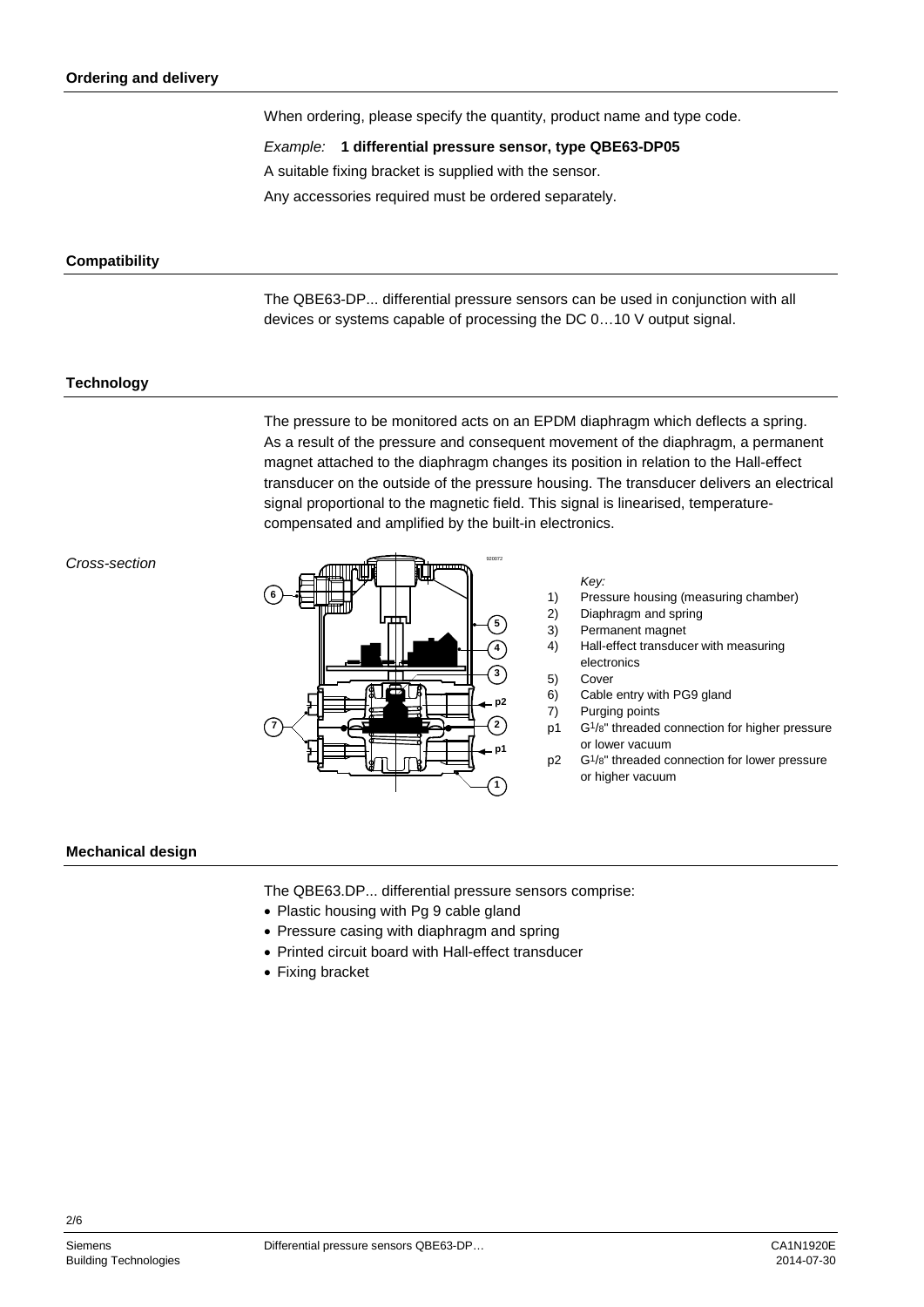**AQB2002** Mounting kit for remote mounting with 1 m copper capillary line, both ends prefabricated ready for connection. Thread adapters and terminal nuts made of brass. Pressure connection with G1/8" or G1/2" outer threading.



## **Mounting instructions**

Mounting instructions are enclosed with the differential pressure sensor. The QBE63-DP... sensors can be connected directly with  $G^{1}/8"$  or  $R^{1}/8"$  screwed fittings. Special precautions must be taken on site when mounting the sensors, to ensure airtight screw connections. • Use standard T-fittings or drill and de-bur measuring holes, each 5 mm diameter, for the pressure tapping points (A). • An isolating bypass (5) can be fitted to avoid overloading the pressure sensor on one side while making adjustments. • For inspection purposes, measuring circuits can be fitted with a measuring-T at the sensor head. Mounting for use with liquids: • Always mount the sensor lower than the pressure measuring points • Mount on a vibration-free surface • Always evacuate the system Supply **Return QBE...-DP... P1 <sup>+</sup> P2 – 2 2 3 3 4 4 1 1 <sup>A</sup> <sup>A</sup> + – 5 ø max. 5 mm 90°** 80357 **4** *Key:* A Measuring holes 1 Isolating valves 2 T-joints *Recommended measures: Important note*

3 Connection pieces (from mounting kit AQB2002)<br>4 Conner pines (from mounting kit AQB2002)

4 Copper pipes (from mounting kit AQB2002)<br>5 Isolating bypass

Isolating bypass

For remote mounting, the sensor can be operated together with the AQB pressure mounting kit in ambient temperatures of up to 70 °C for medium temperatures of up to 180 °C. Care must be taken in this case to ensure that the cooling efficiency of the copper pipe is not reduced by additional heat sources or by restrictions to the air circulation. *Remote mounting*

# **Disposal**



The devices are considered electronics devices for disposal in term of European Directive 2012/19/EU and may not be disposed of as domestic waste.

- Dispose of the device via the channels provided for this purpose.
- Comply with all local and currently applicable laws and regulations.

3/6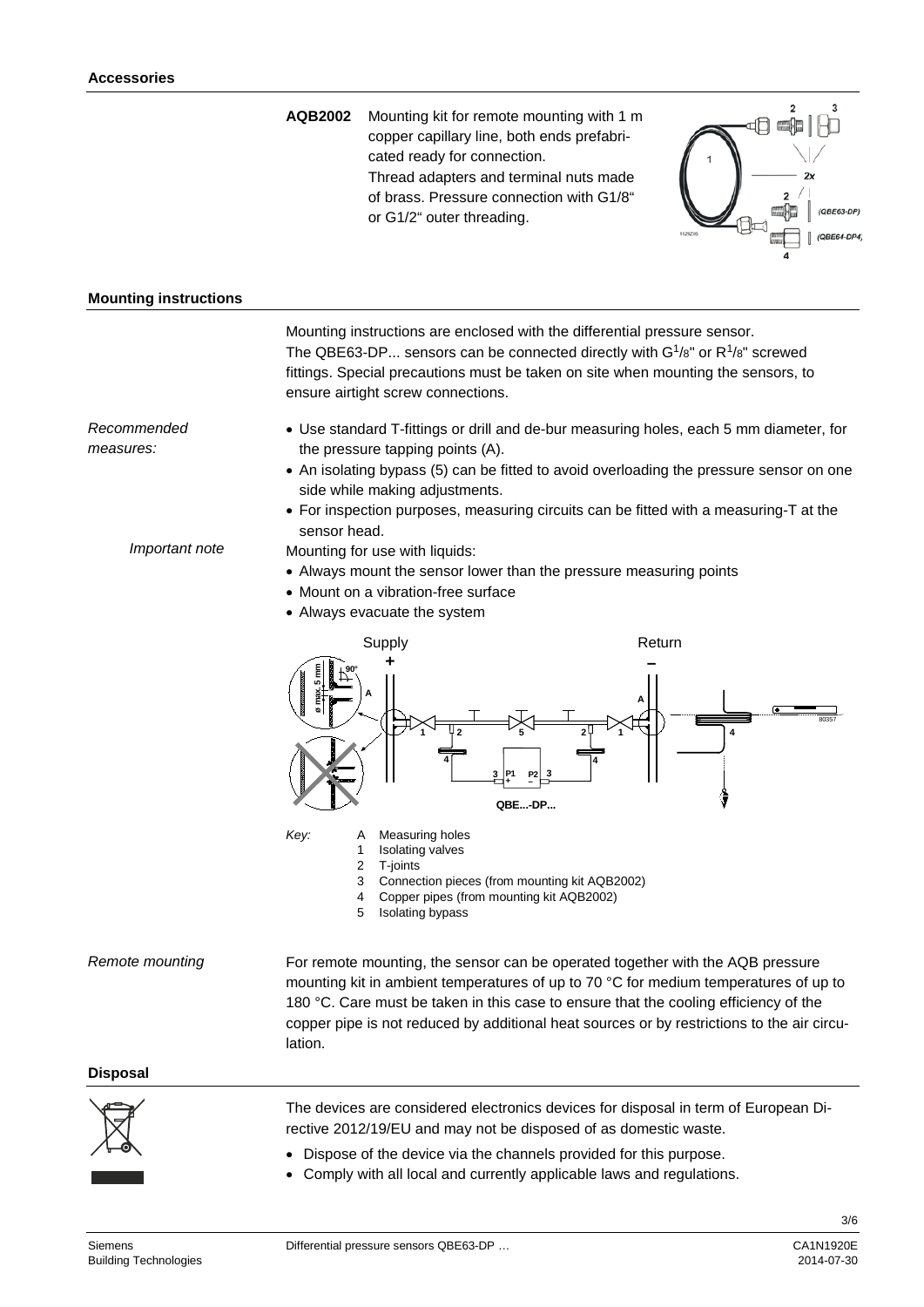# **Technical data**

| Electrical interface            | Power supply                                    | Low voltage (SELV, PELV)                                                              |
|---------------------------------|-------------------------------------------------|---------------------------------------------------------------------------------------|
|                                 | Supply voltageCurrent consumption               | AC 24 V +15 / -10 %, 50/60 Hz or DC 2030 V                                            |
|                                 |                                                 | <35 mA                                                                                |
|                                 | External supply line protection                 | Fuse slow max. 10 A                                                                   |
|                                 |                                                 | or<br>Circuit breaker max. 13 A<br>Characteristic B, C, D according to EN 60898<br>or |
|                                 |                                                 | Power source with current limitation of max. 10 A                                     |
|                                 | Output signal                                   | DC 010 V, short-circuit-proof and proof against                                       |
|                                 |                                                 | polarity reversal                                                                     |
|                                 | Working resistance                              | $\geq$ 10 k $\Omega$                                                                  |
| Product data                    | Differential pressure range                     | Operating range, see "Types"                                                          |
|                                 | Measuring element                               | Hall-effect transducer                                                                |
|                                 | Measuring accuracy                              |                                                                                       |
|                                 | Sum of linearity, hysteresis, and repeatability | <±1.5 % FS<br>$(FS = Full Scale)$                                                     |
|                                 | Zero point, Full scale                          | <±1.0 % FS                                                                            |
|                                 | Temperature drift                               | 0.08 % FS / K (20 °C in relation to zero point)                                       |
|                                 | Overload capacity                               | 10 bar (sensor range up to 200 mbar)                                                  |
|                                 |                                                 | 20 bar (sensor range from 500 mbar)                                                   |
|                                 | Burst pressure                                  | 30 bar                                                                                |
|                                 | Dynamic response:                               |                                                                                       |
|                                 | Response time                                   | <10 ms                                                                                |
|                                 | Load alternation                                | <10 Hz                                                                                |
|                                 | Suitable media                                  | Air or mildly corrosive gases and liquids                                             |
|                                 | Admissible temperature of medium                | $-10+80 °C$                                                                           |
|                                 | Maintenance                                     | No maintenance required                                                               |
| Degree of protection            | Protection degree of housing                    | IP65 according to EN 60529 (with cover fitted)                                        |
|                                 | <b>Protection class</b>                         | III according to EN 60730-1                                                           |
|                                 | Combustion class                                | <b>UL 94</b>                                                                          |
|                                 | Cover                                           | НB                                                                                    |
| Connections                     | Connection terminals                            | 3 screw-terminals, 1.5 mm <sup>2</sup>                                                |
|                                 | Cable entry                                     | Pg 9 cable gland                                                                      |
|                                 | Pressure connections                            | Female-threaded G1/8"                                                                 |
| Mounting                        | Mounting bracket                                | For mounting in ducts, on walls or ceilings and in                                    |
|                                 |                                                 | control panels                                                                        |
|                                 | Orientation                                     | Any (factory-calibrated with pressure                                                 |
|                                 |                                                 | connections at bottom)                                                                |
|                                 |                                                 | When used with liquids: purging points at top                                         |
| <b>Environmental conditions</b> | Perm. ambient temperature                       |                                                                                       |
|                                 | Operation                                       | –10 +80 °C                                                                            |
|                                 | Storage/Transport                               | $-40 + 80$ °C                                                                         |
|                                 | Perm. ambient humidity                          | <90 % r. h. (non-condensing)                                                          |

4/6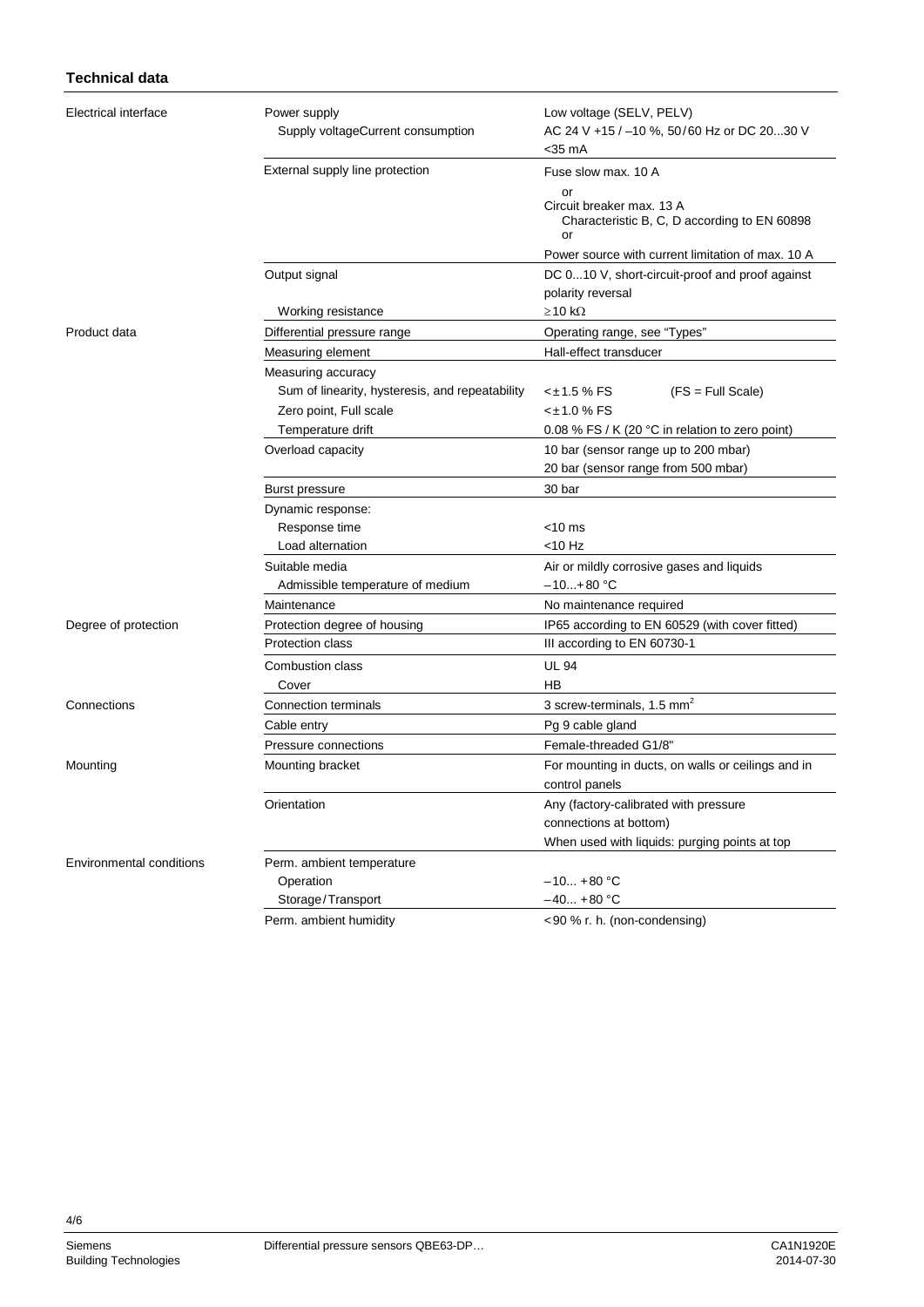| Directives and Standards    | Product standard                                                                                          | EN 61326-1                                        |  |
|-----------------------------|-----------------------------------------------------------------------------------------------------------|---------------------------------------------------|--|
|                             |                                                                                                           | Electrical equipment for measurement, control and |  |
|                             |                                                                                                           | laboratory use. EMC requirements. General re-     |  |
|                             |                                                                                                           | quirements.                                       |  |
|                             | EU Conformity (CE)                                                                                        | CA1Ta920xx <sup>*</sup>                           |  |
|                             | <b>RCM Conformity</b>                                                                                     | 8000078879"                                       |  |
| Environmental compatibility | The product environmental declaration CE1E1920 <sup>*</sup> ) contains data on environmentally compatible |                                                   |  |
|                             | product design and assessments (RoHS compliance, materials composition, packaging, environmental          |                                                   |  |
|                             | benefit, disposal).                                                                                       |                                                   |  |
| <b>Materials</b>            | Pressure casing                                                                                           | Nickel-plated brass                               |  |
|                             | Cover                                                                                                     | Plastic (ABS without fibre-glass)                 |  |
|                             | Cable gland                                                                                               | Polystyrol                                        |  |
|                             | Diaphragm                                                                                                 | EPDM (ethylene propylene rubber)                  |  |
|                             | Mounting bracket                                                                                          | Galvanised steel                                  |  |
|                             | Mounting kit AQB2002                                                                                      | See "Accessories"                                 |  |
| Weight                      | Including packaging                                                                                       | 0.86 kg                                           |  |

\*) The documents can be downloaded from **<http://siemens.com/bt/download>**.